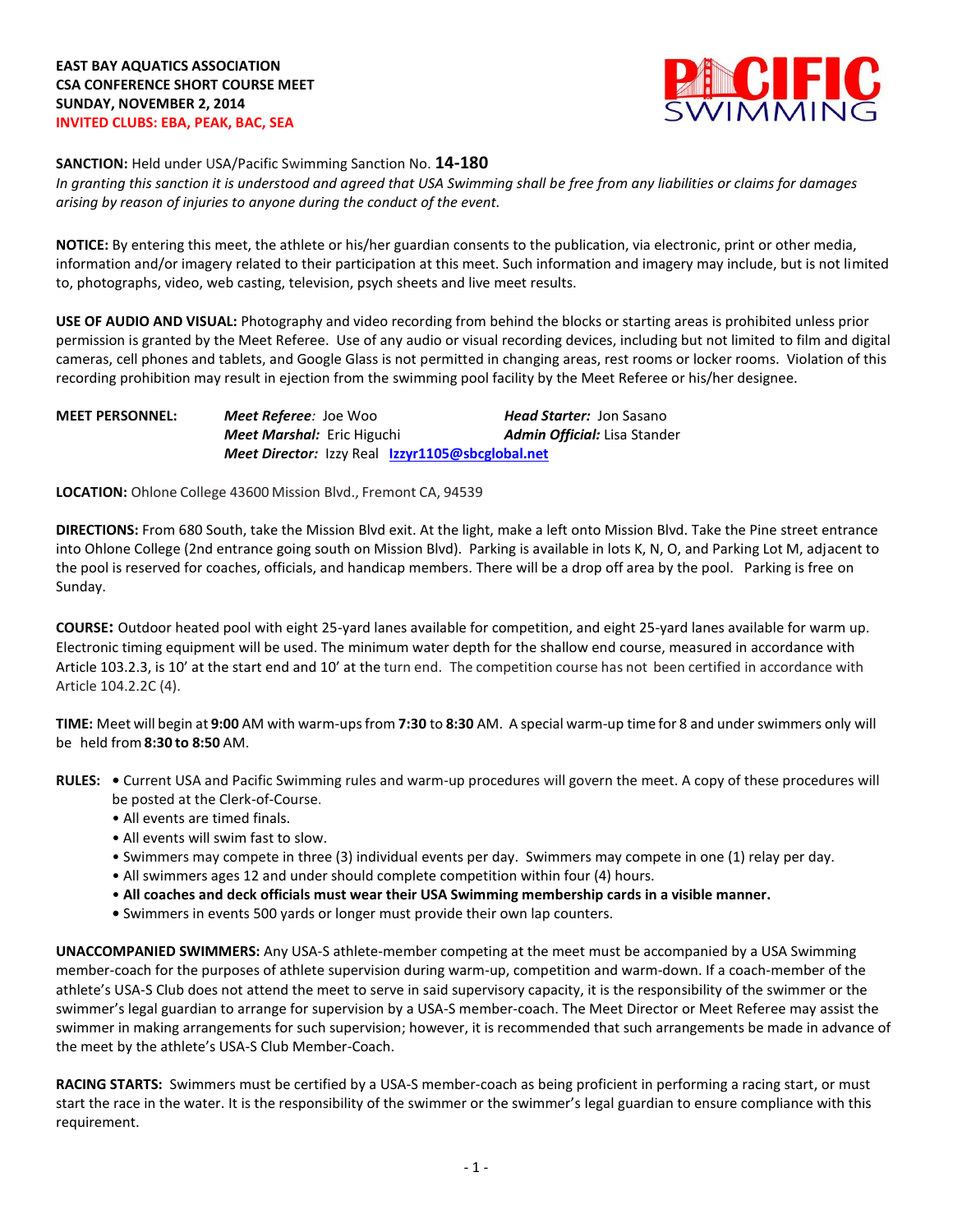**RESTRICTIONS:** • Smoking and the use of other tobacco products is prohibited on the pool deck, in the locker rooms, in spectator

seating, on standing areas and in all areas used by swimmers, during the meet and during warm-up periods.

• Sale and use of alcoholic beverages is prohibited in all areas of the meet venue.

• No glass containers are allowed in the meet venue (except for snack bar operations). • No propane heater/containers orsimilar devicesincluding gasoline powered generators other than provided for meet operations is permitted in any area of the meet venue.

• All shelters must be properly secured.

• Except for coaches' seating next to the pool no chairs, canopies, tents, or "camping" in the competition pool area.

• Except where venue facilities require otherwise, changing into or out of swimsuits other than in locker rooms or other designated areas is not appropriate and is strongly discouraged.

Destructive devices, to include but not limited to, explosive devices and equipment, firearms (open or concealed), blades,

knives, mace, stun guns and blunt objects are strictly prohibited in the swimming facility and its surrounding areas. If

observed, the Meet Referee or his/her designee may ask that these devices be stored safely away from the public or removed from the facility. Noncompliance may result in the reporting to law enforcement authorities and ejection from the facility. Law enforcement officers (LEO) are exempt per applicable laws.

## **ELIGIBILITY:** • **Meet is open to all qualified swimmers registered with EBA, PEAK, BAC or SEA. Swimmers who are unattached, But participating with EBA, PEAK, BAC or SEA are eligible to enter the meet.**

• Swimmers must be current members of USA-S and enter their name and registration number on the meet entry card as they are shown on their Registration Card. If this is not done, it may be difficult to match the swimmer with the registration and times database. The meet host will check all swimmer registrations against the SWIMS database and if not found to be registered, the Meet Director shall accept the registration at the meet (a \$10 surcharge will be added to the regular registration fee). Duplicate registrations will be refunded by mail.

• Entries with **"NO TIME" will be ACCEPTED.**

• Entry times submitted for this meet will be checked against a computer database and may be changed in accordance with Pacific Swimming Entry Time Verification Procedures.

• Disabled swimmers from EBA, PEAK, BAC, or SEA are welcome to attend this meet and should contact the Meet Director or Meet Referee regarding special accommodations on entry times and seeding per Pacific Swimming policy.

• The swimmer's age will be the age of the swimmer on the first day of the meet.

**ENTRY FEES:** \$30.00 per swimmer. One check must be made by the visiting team payable to **East Bay Aquatics Association (EBA)**. Checks must be hand delivered to the Meet Director on the day of the meet.

**ENTRIES**: An SD3 file must be submitted by Tuesday, October 28th. Request a confirmation of receipt to ensure delivery of the e-mail and file. Entry files should be submitted to the Meet Director – **[Izzyr1105@sbcglobal.net](mailto:Izzyr1105@sbcglobal.net)**

**CHECK-IN:** The meet will be pre-seeded. There will be no check-in.

**SCRATCHES:** Any swimmers not reporting for or competing in an individual timed final event shall not be penalized.

## **AWARDS:** None.

**SCORING:** Scoring in individual events will be as follows: 1<sup>st</sup> place = 9 points; 2<sup>nd</sup> place = 4 points; 3<sup>rd</sup> place = 3 points; 4<sup>th</sup> place = 2 points;  $5^{th}$  place = 1 point. Scoring in relay events will be as follows:  $1^{st}$  place = 11 points;  $2^{nd}$  place = 4 points;  $3^{rd}$  place = 2 points. Scoring will include boys & girls 8 & U, 10 & U, 11-12, 13-14, and 15 & Over. Meets will be scored as dual meets with each team scored against each of the other teams in sets of two.

**ADMISSION:** Free. No programs will be available. Heat sheets may be available electronically and should be printed prior to arrival at the meet.

**SNACK BAR & HOSPITALITY:** A snack bar may be available. Light snacks and beverages will be served to deck officials, marshals, and coaches. Coaches and Officials will be served lunch.

**MISCELLANEOUS:** Each team isrequired to provide timers. Meet director will email timer/lane assignmentsto each team prior to the meet.